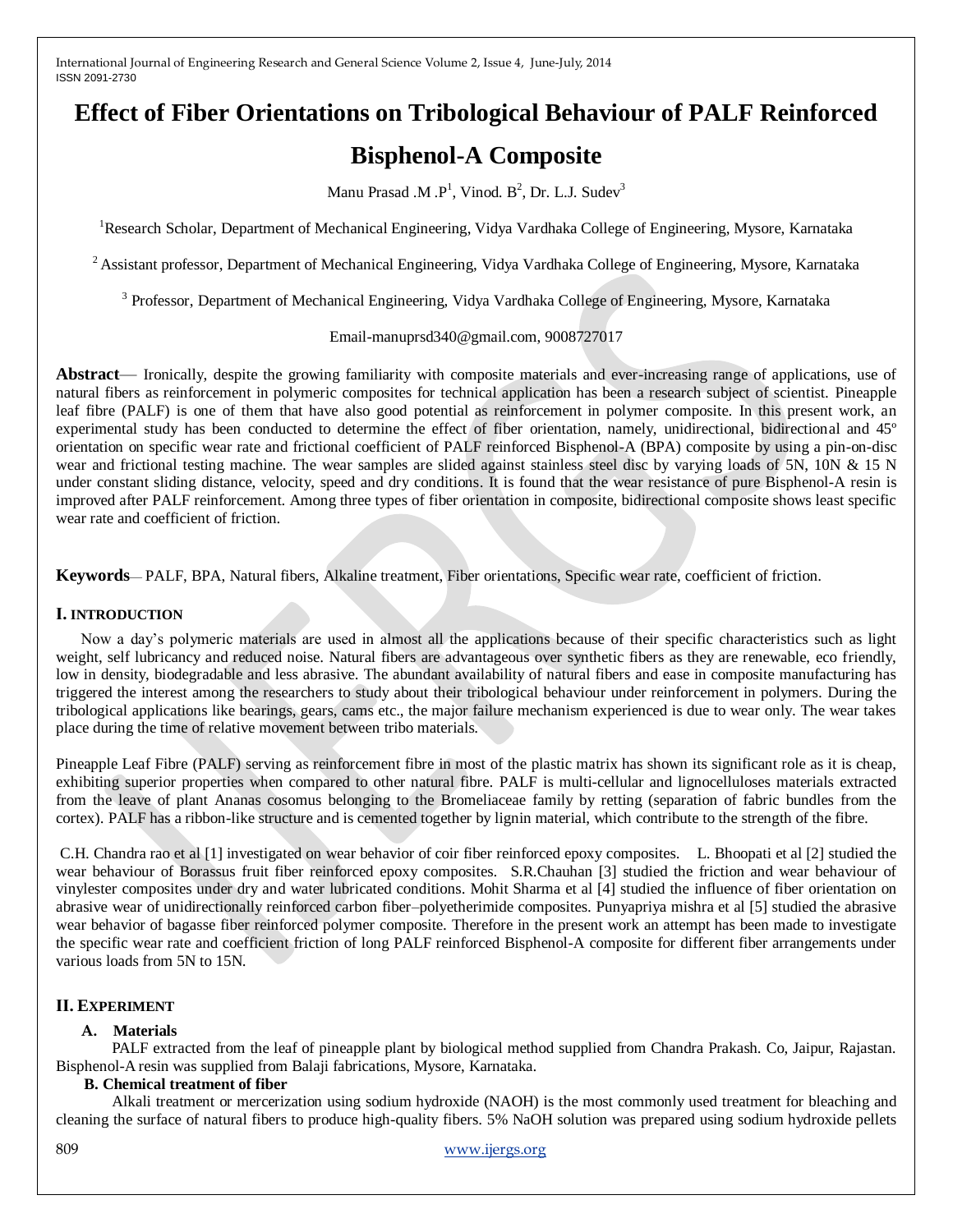and distilled water. Pineapple leaf fibers were then dipped in the solution for 1hour. After 1 hour fibers were washed with 1% HCl solution to neutralize the fibers. Then it is washed with distilled water. It was then kept in hot air oven for 3hours at 65-70°c.

#### **C. Preparation of composites and samples**

All specimens in this study were manufactured by hand layup technique. The mould that was used is made of poly propylene with dimension  $(100*70*10 \text{ mm}^3)$  is sown in the Figure 2.1. The chemical treated fiber yarns are woven in to unidirectional, bidirectional and 45 º orientational mats. The mould was filed by the mixture of Bisphenol-A resin and hardener (HY 951) of 10:1 ratio at room temperature. The mats (30% volume fraction) were added to mixture of resin and hardener. The load was applied to solidify, when the solidification process for all moulds is completed after 24 hours, the casts are released from the moulds. The composite laminates with different fiber orientation are shown in Figure 2.2. The laminates were cut in to sample of dimensions  $8\times8\times10$  mm<sup>3</sup>. The samples were attached to sample holder which was of c/s area of  $8\times8\times32$  mm<sup>3</sup>. Samples attached to sample holder s are shown in Figure 2.3.

#### **D. Pin-on-disc wear test**

Wear tests were carried out by using a pin-on-disc. The samples attached to the sample holder is connected to the  $8\times8c/s$  area chuck against rotating wear disc (EN-31(56-60 HRC) of Ø165mm \* 8mm thick. The disc was made to rotate at constant speed of 160 rpm, velocity of 1 m/s and sliding distance of 180 m under different applied loads (5N, 10N and 15N). Three samples namely: A, B and C from unidirectional, bidirectional and 45º orientational composite are used for 5N, 10N and 15N loads respectively. After the end of testing the specimens were removed and weighed to determine the weight loss due to wear. The differences in weight measured before and after tests gives wear of the composite specimen. The following relations 1& 2 are used to investigate the, specific wear rate and coefficient of friction respectively,  $V =$  volume of material removed by wear in cm<sup>3</sup>, P = Normal load in N, L= sliding distance in meter (m),  $F =$  Tangential frictional force in N. Figure 2.4 shows sample against disc.



*Figure 2.2 100×70×10 mm<sup>3</sup> mould*





(a)  $(b)$  (c)

Figure 2.2: (a) Unidirectional (b) bidirectional (c)  $45^{\circ}$  orientational

810 [www.ijergs.org](http://www.ijergs.org/)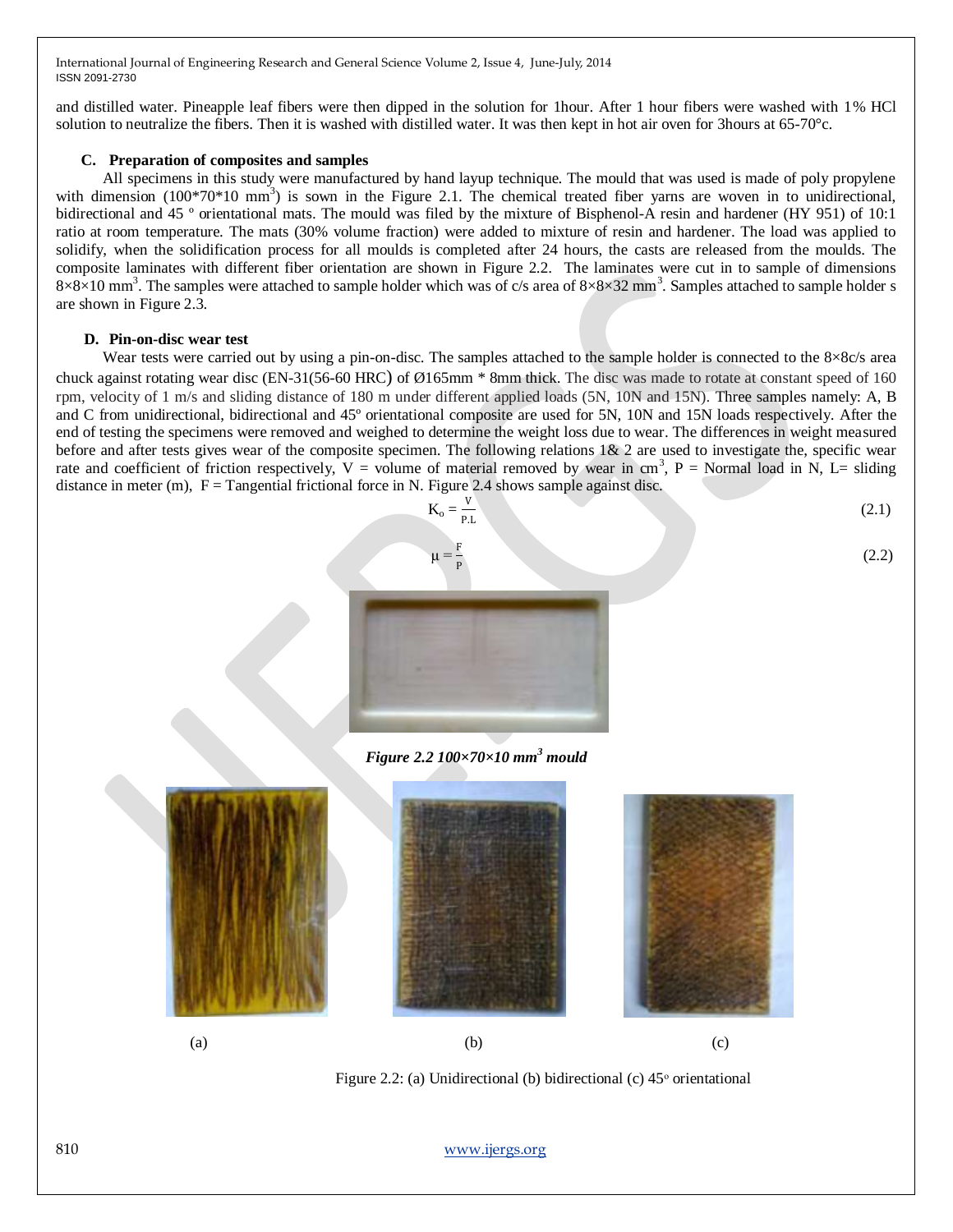

 *Figure 2.3 Samples with sample holder Figure 2.4 Sample against steel disc*

#### *ІІІ. RESULTS AND DISCUSSION*

Table 3.1 shows the wear & frictional properties of composite for different fiber orientations for Constant parameters such as velocity 1m/s, sliding distance 180m and speed 160rpm. The study on the frictional and wear properties is important for the application of composite where there the composite will be subjected for the friction and wear. Properties which are required to analyze the wear behavior of the composite is specific wear rate  $(K_0)$  and frictional properties are, coefficient of friction ( $\mu$ ) and tangential friction force  $(F_t)$ , Specific wear rate is not the inherent property of the composite, but it gives wear resistance of composite sample being tested in terms of volume of material removed with respect to the applied normal load and sliding distance. The relation for the specific wear rate is given in the Equation 2.1. Coefficient of friction gives relation between tangential friction force that will be existed between composite sample surface and abrasive disc surface. Specific wear rate and coefficient of friction for different fiber arrangements in composite are listed in Table 3.1. Specific wear rate, coefficient of friction and trend of specific wear rate and coefficient of friction with respect to 5N, 10N and 15N are shown the Figure 3.1, 3.2, 3.3 & 3.4 respectively.

Specific wear rate  $(K_0)$  as a function of load can be seen in the Figure 3.1. It is observed that, the specific wear rate decreased with increase in load and holds good the Equation 2.1, since it is inversely proportional to the normal loads. The bidirectional composite has shown the less specific wear rate compare to specific wear rate of the unidirectional and 45º orientation fiber composite. Specific wear rate of bidirectional fiber composite is 62.28%, 20% and 54%, 65.52%, 37% and 58% and 63.17%, 38% and 53% less than unreinforced Bisphenol-A resin, 45º orientation and unidirectional fiber composite for 5N, 10N and 15N respectively. The reason for the less specific wear rate in case of bidirectional fiber composite is the presence of fibers in either direction (longitudinal and transverse). Due to this, less applied load transmitted through the bidirectional fiber orientation. In addition to this, when load increases, more material will be removed and this removed material induces self lubrication as it is held in between the contact surface of sample and abrasive disc, which resulted in the existence of less tangential frictional force  $(F<sub>t</sub>)$  between the mating surfaces of sample and disc, which in turn resulted in less coefficient of friction  $(\mu)$  and less specific wear rate. In the case of unidirectional fiber composite, since the fibers were arranged at 90º to the sliding direction, the fibers transmitted most of the applied load and causes high tangential frictional force and coefficient of friction to exist between mating surfaces of sample and disc, which in turn resulted in high specific wear rate. In case of 45º orientation fiber composite, since the fibers are oriented at an angle 45º to the sliding direction, specific wear rate is less than unidirectional composite. According to Mohit Sharma et al [4], the specific wear rate of fiber reinforced composite increases with increase in angle of fiber arrangement with respect to sliding direction. In addition to this, he also mentioned that, the presence of micro cracks and voids also increases the specific wear rate. Figure 3.2 shows the variation of coefficient of friction with respect to different normal loads. It can be observed that, the coefficient of friction decreased with increased load. This is due to self lubrication of the samples. Figure 3.3 and 3.4 shows the trend of specific wear rate and coefficient of friction with respect to different fiber orientations in composite.

#### 811 [www.ijergs.org](http://www.ijergs.org/)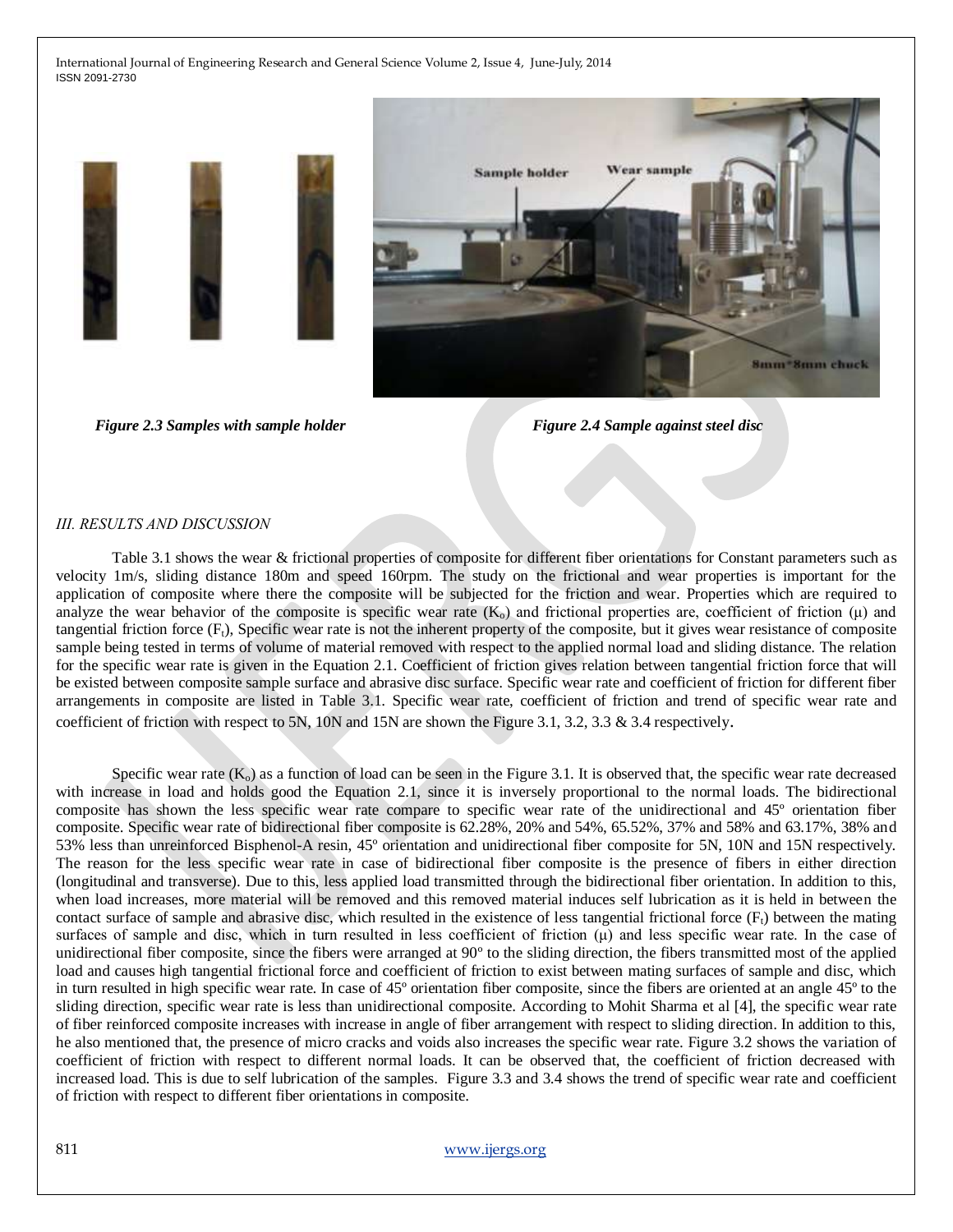| Table 3.1 wear & frictional properties of composite for different fiber orientations |
|--------------------------------------------------------------------------------------|
|--------------------------------------------------------------------------------------|

| <b>SI</b><br>$\mathbf{n}\mathbf{o}$ | <b>Specimen</b>      | Load(N)         | Depth of<br>wear<br>(microns) | <b>Frictional</b><br>force $(N)$ | Specific<br>Wear rate $\times 10^{-3}$<br>$(mm3/N-m)$ | <b>Frictional</b><br><b>Co-efficient</b> |
|-------------------------------------|----------------------|-----------------|-------------------------------|----------------------------------|-------------------------------------------------------|------------------------------------------|
| $\mathbf{1}$                        | Bisphenol-A          | $\overline{5}$  | $\overline{175}$              | 4.7                              | 12.4444                                               | 0.94                                     |
|                                     |                      | 10              | 236                           | 8.5                              | 8.3911                                                | 0.85                                     |
|                                     |                      | 15              | 277                           | 11.4                             | 6.5659                                                | 0.76                                     |
| 2                                   | Unidirectional       | 5               | 142                           | 4.5                              | 10.0977                                               | 0.9                                      |
|                                     |                      | 10              | 197                           | 8.1                              | 7.0044                                                | 0.81                                     |
|                                     |                      | 15              | 221                           | 11.2                             | 5.2385                                                | 0.74                                     |
| 3                                   | <b>Bidirectional</b> | $\overline{5}$  | $\overline{65}$               | $\overline{3.8}$                 | 4.6220                                                | 0.76                                     |
|                                     |                      | 10              | 82                            | 7.1                              | 2.9155                                                | 0.71                                     |
|                                     |                      | $\overline{15}$ | 102                           | 10.5                             | 2.4177                                                | 0.70                                     |
| $\overline{4}$                      | 45° orientation      | $\overline{5}$  | 82                            | 4.1                              | 5.8311                                                | 0.82                                     |
|                                     |                      | 10              | 132                           | 7.7                              | 4.6933                                                | 0.77                                     |
|                                     |                      | 15              | 167                           | $11.0\,$                         | 3.9585                                                | 0.73                                     |



*Figure 3.1 Load v/s Specific wear rate*

812 [www.ijergs.org](http://www.ijergs.org/)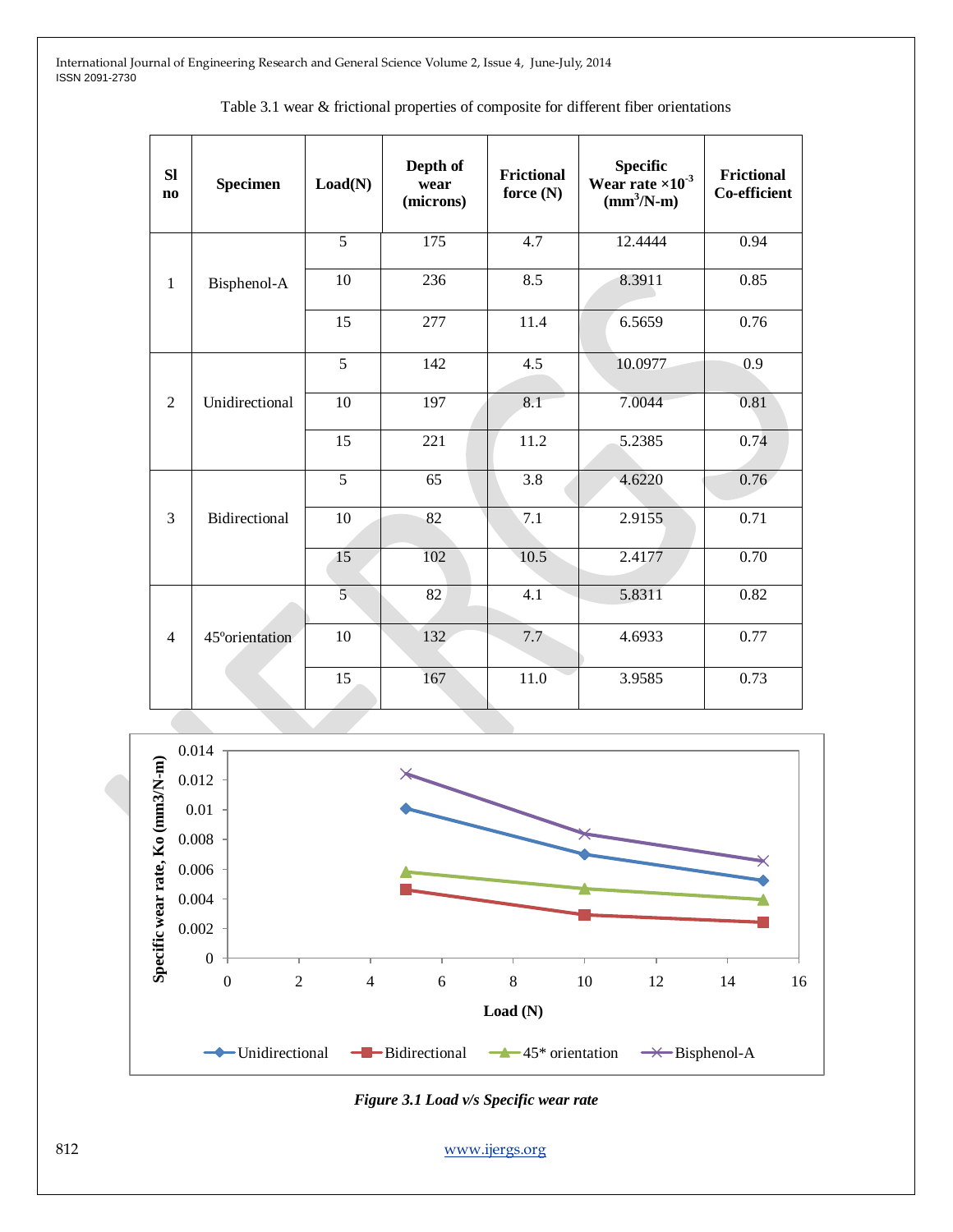

*Figure 3.2 Load v/s Coefficient of friction*





*Figure 3.3 Specific wear rate for the resin & PALF composite for different fiber orientation*

*Figure 3.4 Coefficient of friction for the resin & PALF composite for different fiber orientation*